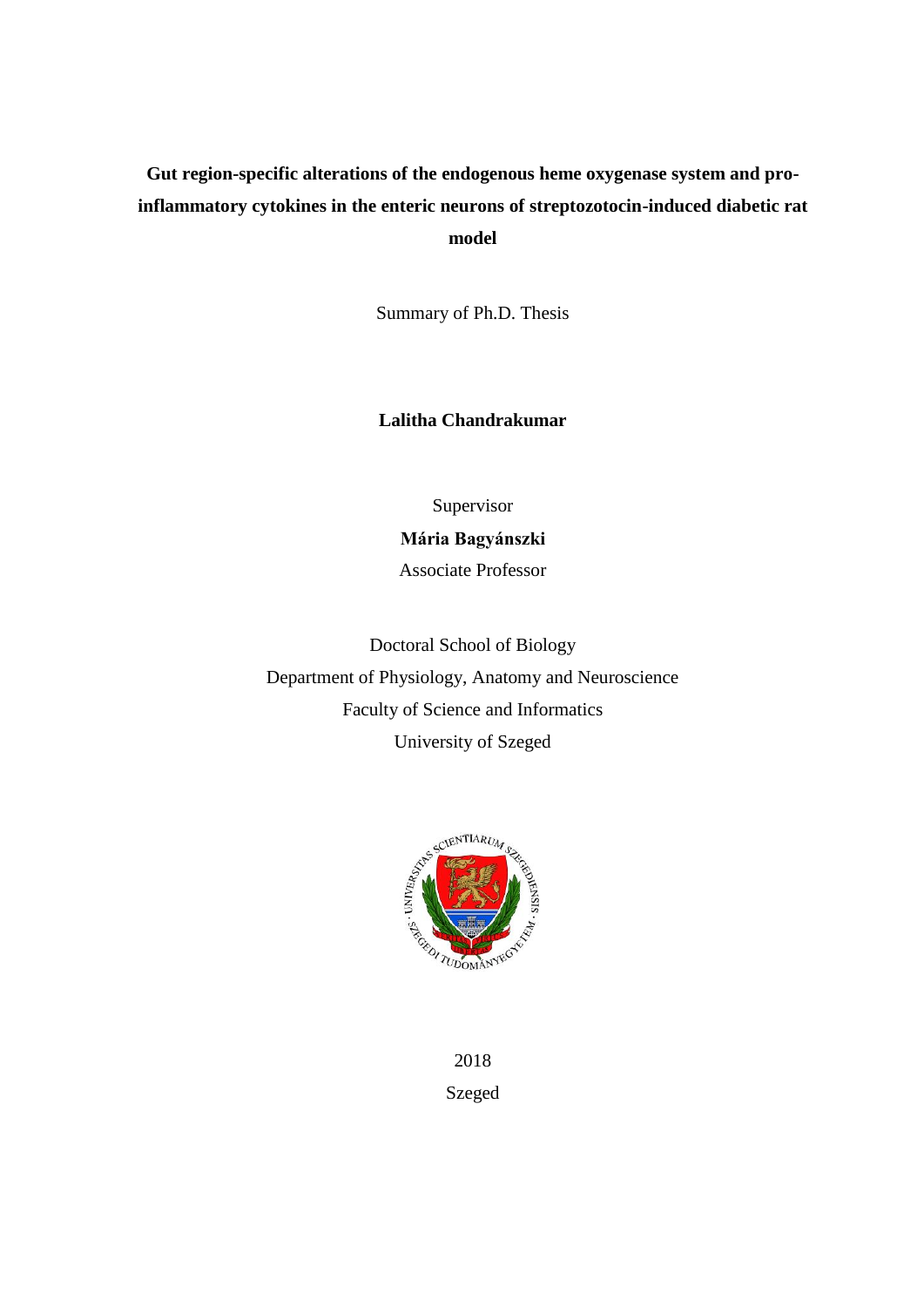## **Abbreviations**

| <b>ELISA</b>    | Enzyme-linked immunosorbent assay |  |
|-----------------|-----------------------------------|--|
| <b>ENS</b>      | Enteric nervous system            |  |
| HbA1C           | Glycated hemoglobin               |  |
| HO              | Heme oxygenase                    |  |
| HuC/D           | Human neuronal protein            |  |
| GI              | Gastrointestinal                  |  |
| $IL1\beta$      | Interleukin 1 beta                |  |
| IL <sub>6</sub> | Interleukin 6                     |  |
| IR              | Immunoreactive                    |  |
| nNOS            | Neuronal nitric oxide synthase    |  |
| NO              | Nitric oxide                      |  |
| <b>NOS</b>      | Nitric oxide synthase             |  |
| <b>PB</b>       | Phosphate buffer                  |  |
| <b>STZ</b>      | Streptozotocin                    |  |
| T1DM            | Type 1 diabetes mellitus          |  |
| <b>TBS</b>      | Tris-buffered saline              |  |
| $TNF\alpha$     | Tumor necrosis factor alpha       |  |

### 1. **Introduction**

The enteric nervous system (ENS) is the intrinsic nervous system of the gastrointestinal (GI) tract which is structurally organized into two major ganglionated plexuses: myenteric (Auerbach's) and submucous (Meissner's) plexus. Enteric neurons are responsible for the regulation of GI functions such as mucosal secretion, motility, blood flow, immune and inflammatory processes<sup>1</sup>. Therefore, any dysregulation in the ENS can lead to GI complications, like gastroparesis, motility disorders or delayed gastric emptying.

It is reported that type 1 diabetes mellitus (T1DM) patients often suffer from GI motility abnormalities like nausea, vomiting, constipation and diarrhea<sup>2</sup>. The main underlying cause of these GI complications is the altered expression of nitric oxide synthase (NOS) in the gut.

Nitric oxide (NO) plays a significant role as a non-adrenergic non-cholinergic neurotransmitter in regulating blood flow, sphincters, and motility of the gut. We have recently demonstrated that nitrergic myenteric neurons located in different intestinal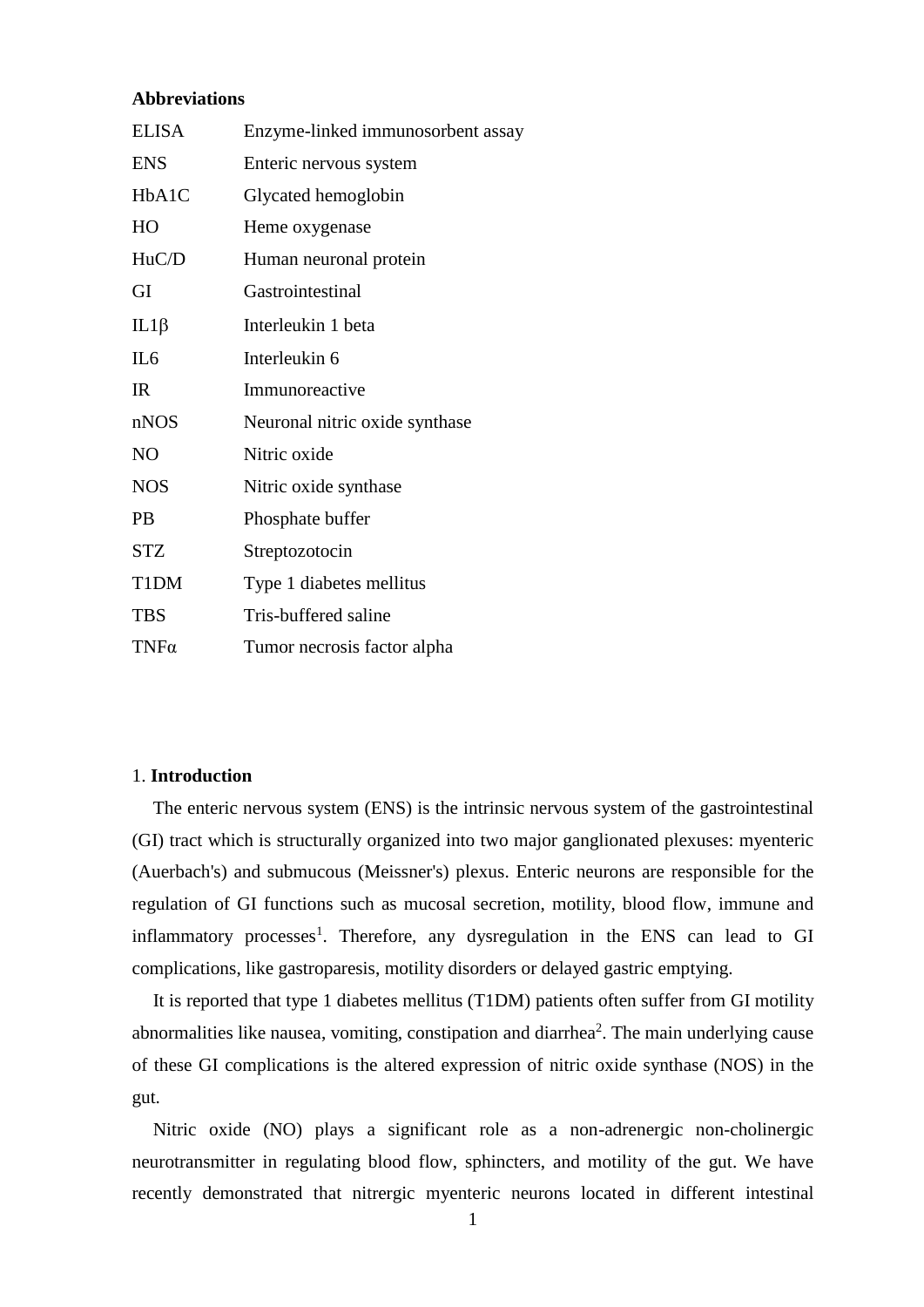segments display different susceptibilities to diabetic damage. They also exhibit different levels of responsiveness to insulin treatment, which indicates the importance of the molecular difference in the neuronal microenvironment in the pathogenesis of diabetic nitrergic neuropathy<sup>3</sup>. We have also demonstrated that the mesenterial capillaries supplying the myenteric ganglia<sup>4</sup> and the faecal-associated microbiota are also main targets of diabetic injuries<sup>5</sup>.

Growing evidence indicates that long-lasting hyperglycaemia induces oxidative stress, decreases the effectiveness of the endogenous antioxidant protection and therefore plays a major role in the initiation of diabetes-related neuronal damage. Heme oxygenase (HO) is a rate limiting enzyme in the heme catabolism which produces biologically active carbon monoxide, iron and bilirubin. Three main HO isoforms, encoded by different genes, have been reported. These isoforms have different expression patterns mainly in tissues and cells. HO2, a constitutive enzyme, is highly expressed in neuronal tissues and acts as a critical mediator of cellular homeostasis, whereas HO1, a stress-inducible protein, expressed in relatively low level in most tissues<sup>6</sup>. The induction of HO1 have been reported to play a protective role against oxidative stress, ischaemia-reperfusion, hypoxia, reactive oxygen species and inflammation<sup>7</sup>. In addition, in rat ileum the antioxidant  $HO2$ protects those NOS-containing neurons in which it is co-localized from oxidative stress<sup>8</sup>. Due to the beneficial effects of the HO system, these endogenous antioxidants can be very important players in the prevention of oxidative injury and diabetic GI complications.

Besides alterations of endogenous antioxidant system, the pro-inflammatory cytokines are also considered to be important cellular mediators in ENS pathology. It has been reported that the expression of pro-inflammatory cytokines such as tumor necrosis factor alpha (TNF $\alpha$ ), interleukin 1 beta (IL1 $\beta$ ) and interleukin 6 (IL6) are strongly upregulated in inflammatory as well as in neurological diseases<sup>9</sup>. Other than the deleterious effect to neurons, it has been reported that pro-inflammatory cytokines also act as neuroprotective agents in several disease conditions<sup>10</sup>. However, to date only few studies have reported the importance of HO system and pro-inflammatory cytokines in the enteric neurons in type 1 diabetic rats.

### **2. Aims**

## **HO system in the myenteric plexus**

- Is there any gut segment-specific difference in the number of myenteric HO1- and HO2- IR neurons?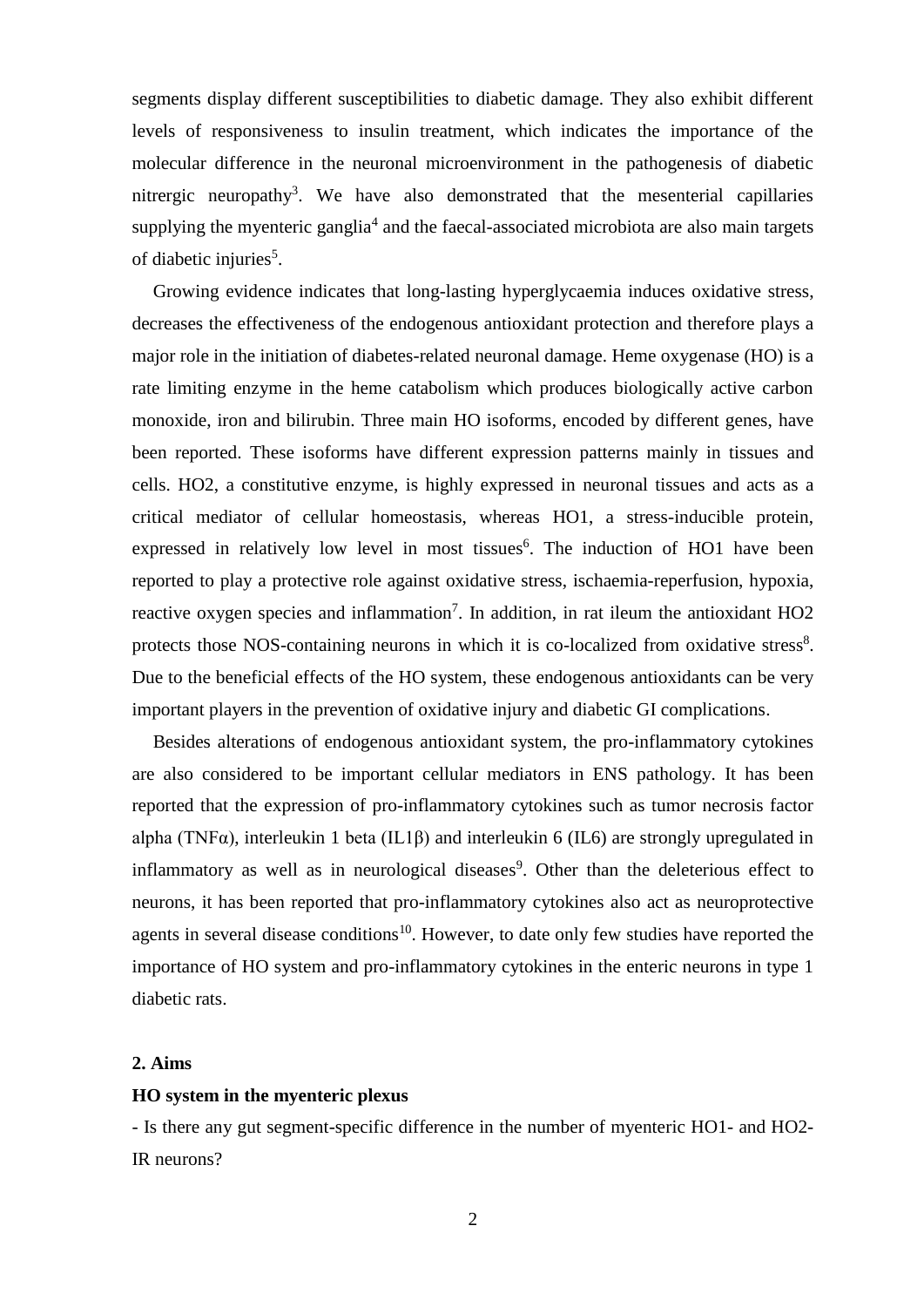- Is there any effect of diabetes on the HO-nNOS colocalization in the myenteric plexus of the different intestinal segments?

- Is there any effect of the diabetes on the serum and tissue level of HO1 and HO2?

### **HO system in the submucous plexus**

- Is there any segment-specific effect of diabetes and immediate insulin treatment on the proportion of the nNOS-, HO1- and HO2-IR neurons?

### **Pro-inflammatory cytokines**

- Is there any gut segment-specific difference in the expression of TNFα and IL6 in the myenteric ganglia and surrounding capillary endothelium of the control, diabetic and insulin-treated rats?

- Is there any effect of the diabetes and insulin-treatment on the level of TNFα, IL1β and IL6 in tissue homogenates containing the myenteric or submucous plexus?

## **3. Materials and methods**

In this study, we established a streptozotocin (STZ)-induced diabetic rat model which is suitable for investigating the effects of chronic hyperglycaemia and immediate insulin replacement in the ENS and its microenvironment along the GI tract.

### **Animal model**

For the 10-week chronic hyperglycaemic study the rats were divided randomly into two groups:  $STZ$ -induced diabetics ( $n=6$ ) and sex- and age-matched controls ( $n=10$ ). Besides these two groups, for the investigation of the HO system in the submucous plexus and the expression of the pro-inflammatory cytokines, a third group, an insulin-treated diabetic group was also used  $(n=4)^3$ .

### **Blood collection and tissue handling**

Ten weeks after the onset of hyperglycaemia, the blood samples were collected for glycated haemoglobin (HbA1c) assay and enzyme-linked immunosorbent assay (ELISA). After the blood collection, the gut segments of the control, STZ-induced diabetic and insulin-treated diabetic rats were dissected and rinsed in 0.05 M phosphate buffer (PB, pH 7.4). A 10 cm-long intestinal segments were taken from the duodenum (1 cm distal to the pylorus), the ileum (1 cm proximal to the ileo-caecal junction) and the proximal colon and were processed for immunohistochemical studies and ELISA.

## **HbA1c assay**

Serum level of HbA1c was analysed by standard clinical chemistry assay on an Automated Chemistry Analyzer (BiOLis 24i, Tokyo Boeki Machinery Ltd, Tokyo,  $\text{Japan})^{11}$ .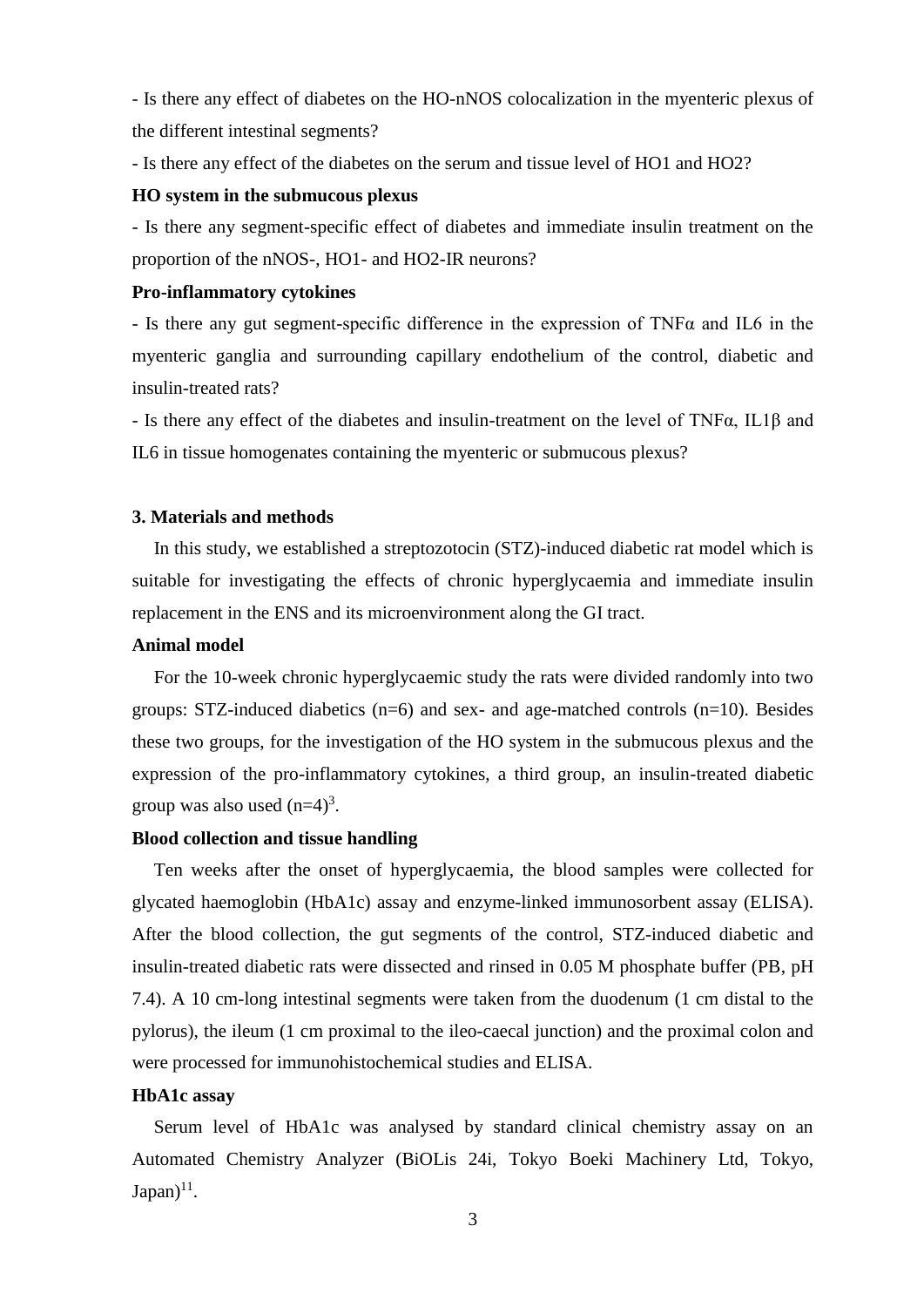### **Measurement of serum protein levels by ELISA**

Serum levels of HO1 and HO2 were measured by means of quantitative ELISA according to the manufacturer's instructions (SunRed Biotechnology, Shanghai, China). Optical density was measured at 450nm (Benchmark Microplate Reader; Bio-Rad, Budapest, Hungary). The serum HO1 and HO2 concentrations were expressed as ng/ml.

### **Double-labelling immunohistochemistry**

After fixation of the different gut segments in 4% paraformaldehyde solution, wholemounts from myenteric and submucous plexus were prepared and processed for the double-labelling immunohistochemistry. The samples were incubated overnight with primary antibodies (nNOS, HO1, HO2, HuC/D, peripherin) in various combinations. We used secondary antibodies (Alexa Fluor 488, Cy3) to evaluate the myenteric ganglia containing HO-immunoreactive (IR) and nNOS-HO-IR neurons and the submucous ganglia containing nNOS-IR, HO1-IR, and HO2-IR neurons under different experimental conditions.

### **Postembedding immunohistochemistry**

Small pieces of the gut segments were fixed, embedded and processed for quantitative postembedding immunohistochemistry. Ultrathin sections from each block were preincubated in 1% bovine serum albumin, then in primary antisera (TNF $\alpha$  and IL6) overnight, followed by the species-specific secondary antibodies (anti-rabbit or anti-mouse IgG conjugated to 18 nm colloidal gold), with extensive washing in-between. Counting was performed on digital photographs of 5 myenteric ganglia and 5 mesenteric capillaries per intestinal segments in each experimental group at a magnification of 20000×. The total number of gold particles per unit area was counted in the entire profile of the myenteric ganglia and the endothelium of capillaries in the vicinity of the myenteric plexus with the ImageJ software (Wayne Rasband; National Institutes of Health, USA)<sup>4</sup>.

## **Measurement of tissue HO1, HO2, TNFα, IL1β and IL6 concentrations**

Tissue homogenates from different intestinal segments containing the myenteric or submucous plexus were centrifuged at 5000 rpm for 20 min at  $4^{\circ}$ C and used to determine the total protein content. Then the tissue total protein content was measured using the Bradford protein micromethod. Tissue homogenates obtained from the different intestinal segments were used to measure levels of HO1, HO2, TNFα, IL1β and IL6 by means of quantitative ELISA according to the manufacturer's instructions (SunRed Biotechnology, Shanghai, China). Optical density was measured at 450 nm (Benchmark Microplate Reader; Bio-Rad, Budapest, Hungary). Tissue concentrations of HO1, HO2 were expressed as ng/mg protein, while TNFα, IL1β and IL6 were expressed as pg/mg protein.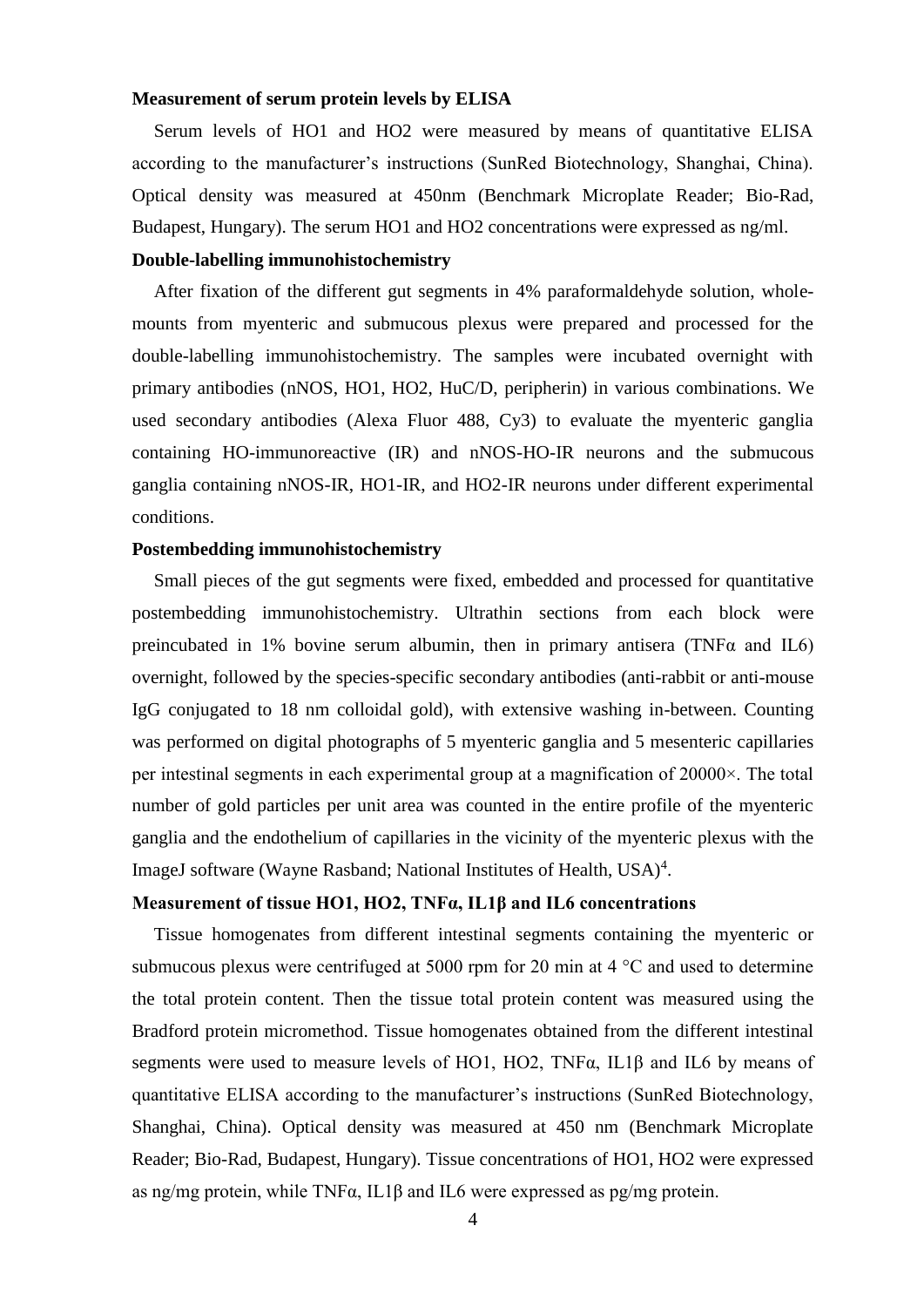### **Statistical Analysis**

Statistical analysis was performed with one-way ANOVA and the Newman–Keuls test. All analysis was carried out with GraphPad Prism 6.0 (GraphPad Software, La Jolla, CA, USA). A probability of  $P<0.05$  was set as the level of significance. All data were expressed as mean  $\pm$  SEM.

### **4. Results**

### **Evaluation of HO-IR and nNOS-HO-IR neurons in myenteric ganglia**

In the controls, the number of HO-IR and nNOS-HO-IR myenteric neurons was the lowest in the ileal and the highest in the colonic segment. In diabetics, it increased the most extensively in the ileum and was also elevated in the colon. Although the total number of nitrergic neurons decreased in all the segments, the proportion of nNOS-IR neurons colocalizing with HOs was enhanced robustly in the ileum and colon of diabetics.

## **Evaluation of nNOS**-**IR, HO1**-**IR, and HO2**-**IR neurons in submucous ganglia**

The total number of submucous neurons and the proportion of nNOS-, HO1- and HO2- IR subpopulations were not affected in the duodenal ganglia of control, diabetic and insulin-treated rats. While the total neuronal number did not change in either the ileum or the colon, the density of nitrergic neurons exhibited a 2- and 3-fold increase in the diabetic ileum and colon, respectively, which was further enhanced after insulin replacement.

The proportion of HO1- and HO2-IR submucous neurons to the total number of submucous neurons was high in the colon of controls (38.4-50.8%), whereas it was significantly lower in the small intestinal segment  $(0.0-4.2\% , P<0.0001)$ . Under pathophysiological conditions the only alteration detected was an increase of the proportion of HO-IR neurons in the ileum and a decrease in the colon of insulin-treated diabetic rats.

## **Intracellular distribution of TNFα and IL6 in the myenteric ganglia and capillary endothelium**

The number of TNF $\alpha$ - and IL6-labelling gold particles was strictly region-dependent in control animals with the numbers increasing to the distal direction. In diabetics, the number of  $TNF\alpha$ -labelling gold particles was significantly increased in the duodenal, decreased in colonic myenteric ganglia while it did not show any significant difference in ileal ganglia. However, the number of IL6-labelling gold particles was not affected by diabetes in different gut regions.

Regarding the capillary endothelium, the TNF $\alpha$  gold labelling was slightly altered in duodenal and colonic segments, however, significant increase was only observed in the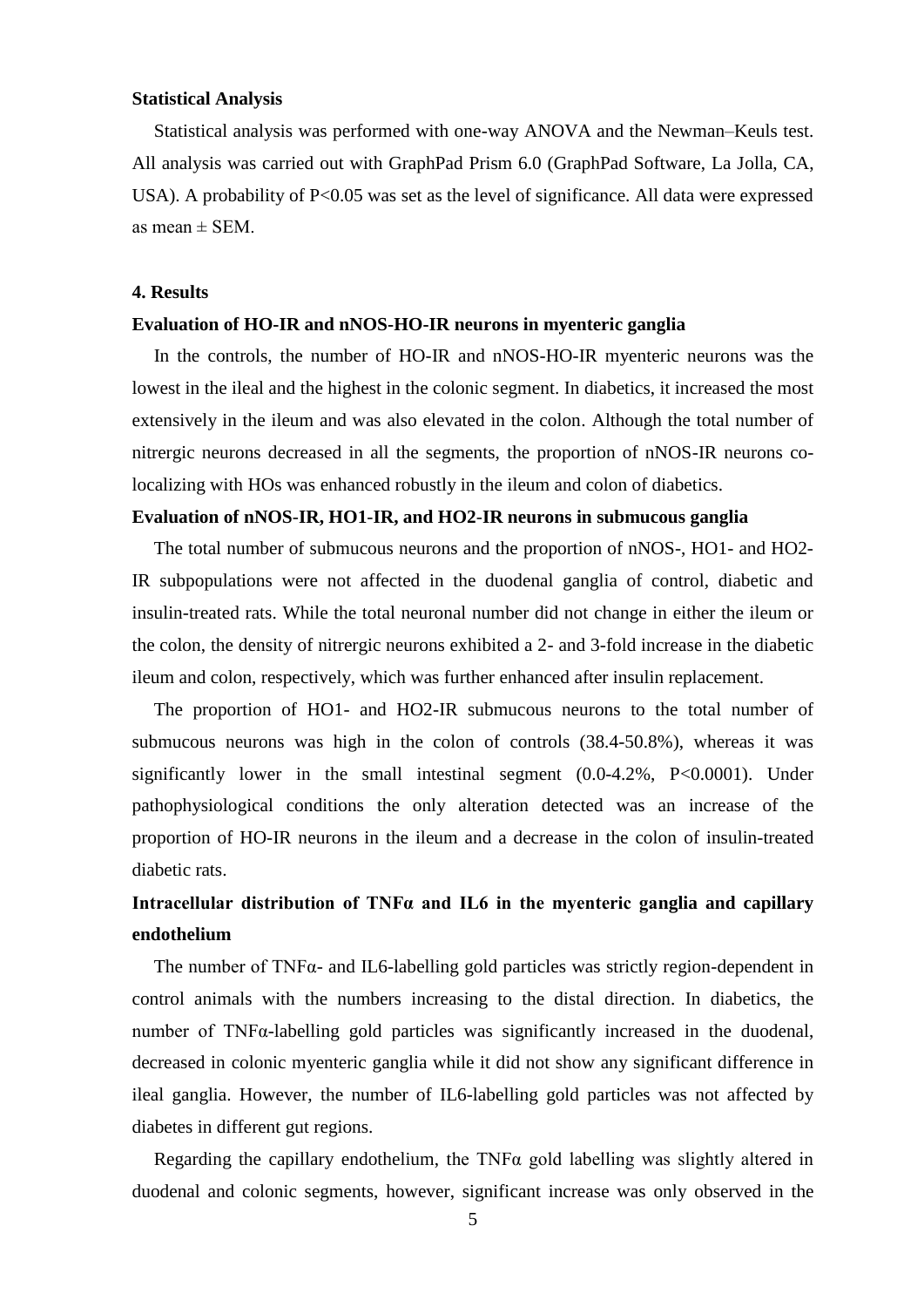ileum of diabetic rats. In contrast, the density of IL6-labelling particles were not significant changed in capillary endothelium even under different experimental conditions. The diabetes-related alterations of TNFα- and IL6 expression were not protected by the immediate insulin replacement in any of the investigated intestinal segments.

# **Tissue levels of pro**-**inflammatory cytokines in the smooth muscle layers and the myenteric plexus**

In tissue homogenates of control rats, the expression of TNFα, IL1β, and IL6 was strictly region-dependent. In the diabetic group, tissue levels of TNF $\alpha$  and IL1 $\beta$  were significantly increased only in the duodenum, whereas in the ileum and colon, levels were unaffected when compared to controls. The concentration of IL6 was decreased in the ileal segment, whereas it was unaltered in the duodenum and colon compared to controls. The immediate insulin treatment induced massive changes in  $TNF\alpha$  and  $IL1\beta$  concentrations only in the duodenal segment, while IL6 concentrations were slightly elevated in the duodenum and decreased significantly in the ileum.

### **Tissue levels of pro-inflammatory cytokines in the mucosa-submucous plexus**

In tissue homogenates of mucosa and submucosa including the submucous plexus of control rats, the expression of TNF $\alpha$  were strictly region-dependent. In diabetics, TNF $\alpha$ levels were significantly decreased in the ileum and colon, while in the duodenum it slightly, but not significantly increased when compared to controls. Interestingly, IL1β and IL6 were undetectable in the mucosa-submucosa of both control and diabetic groups.

### **5. Discussion**

### **HO system in the myenteric plexus**

In support of our earlier finding that the susceptibility of nitrergic myenteric neurons to experimentally induced diabetes is strictly regional<sup>3</sup>, the present study provides evidence of gut segment-specific diabetes-related induction of the endogenous HO system and also intestinal region-dependent enhanced co-localization of HO1 and HO2 with nNOS in myenteric neurons. The occurrence of HO1- or HO2-containing myenteric ganglia, and the presence of those ganglia which include nNOS-HO1 or nNOS-HO2 co-localized neurons, was most pronounced in the colon and less represented in the ileum of control rats. Similarly, the number of HO1- or HO2- and nNOS-HO1- or nNOS-HO2-IR neurons was the highest in the colon and the lowest in the ileum under control conditions. Interestingly, in the control duodenum, although the number of HO1- or HO2- and nNOS-HO1- or nNOS-HO2-IR neurons was less than in the colon, still the presence of either HO-IR or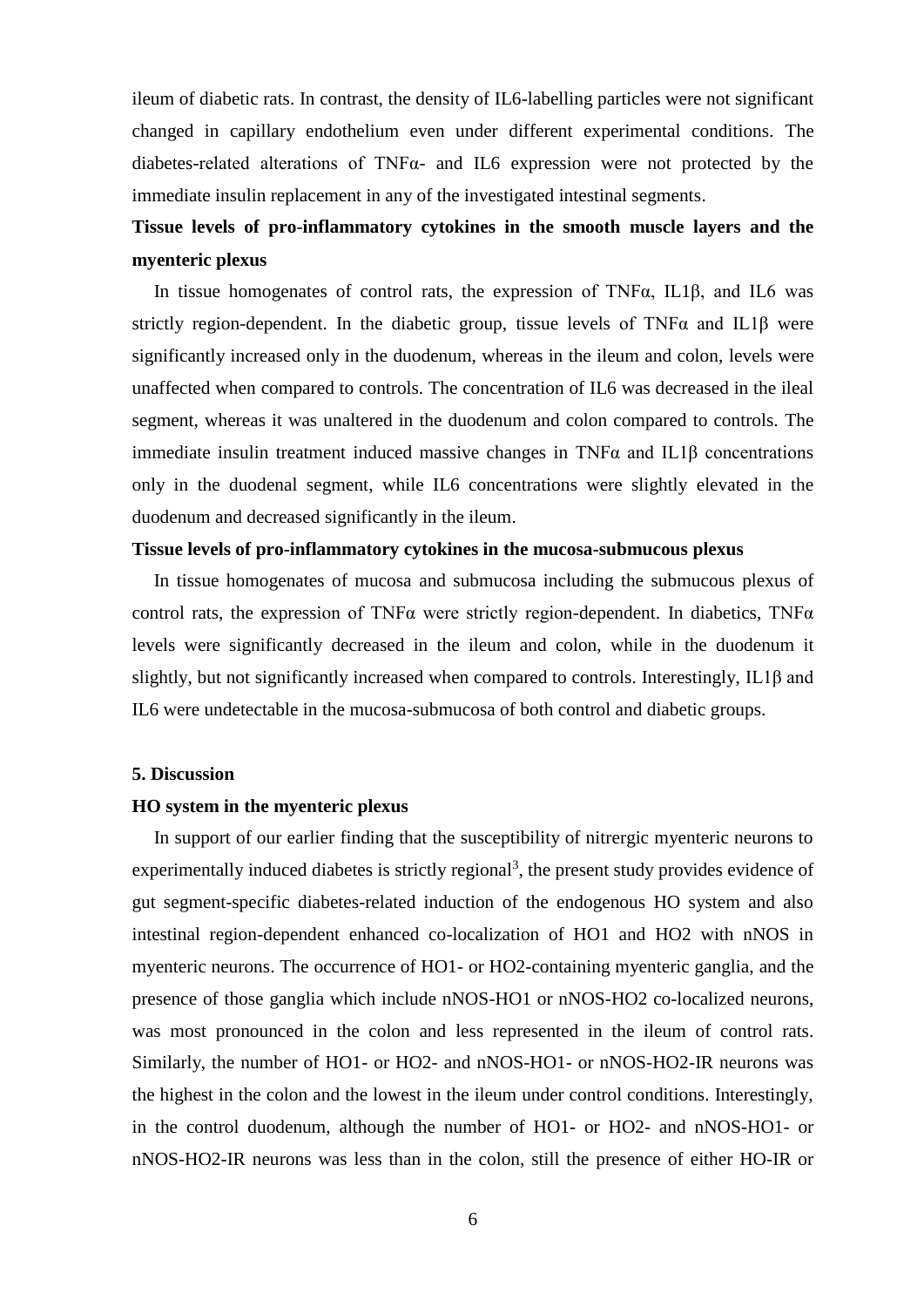nNOS-HO-IR neurons representing myenteric ganglia was nearly as explicit as in the colon.

In a previous study<sup>12</sup> we demonstrated evidence that region-specific accumulation of reactive oxygen species leads to regionally distinct activation of antioxidant and apoptotic marker molecules in proximal and distal part of the gut in STZ-induced diabetic rats. This data also suggests that the distal part of the gut is more vulnerable to oxidative stress than the proximal. Therefore, we propose that in the colon, where the baseline oxidative environment is far from optimal, the basal expression of HOs as essential players of the endogenous defence mechanisms is the most pronounced. We suggest that in the ileum, the level of the HO proteins is extremely low in controls, which may result in much lower protection against different pathological stimuli. We also assume that as a result of the adequate oxidative environment and definite baseline expression of HOs and their colocalization with nNOS in the myenteric ganglia in the proximal small intestine, the nitrergic neurons get greater protection and can tolerate hyperglycaemia-related oxidative stress better. Moreover, the highest levels of HO1 and HO2 expression in control duodenum tissue homogenates (including the smooth muscle layers of the gut wall and the myenteric plexus between them) also highlights an intensified protective environment in this particular gut segment and emphasizes the importance of the neuronal  $microenvironment<sup>3, 13</sup>$ .

In diabetics, the number of HO1- or HO2-representing myenteric ganglia, as well as the number of those ganglia which contain nNOS-HO1 or nNOS-HO2 co-localized neurons were markedly elevated in the ileum. Likewise, the number of HO1- or HO2-IR and nNOS-HO1 or nNOS-HO2-IR neurons were altered in a region-dependent manner in diabetic rats. On the basis of our previous data, we suggest that the diabetes-related massive changes in the composition of the ileal gut microbiota<sup>5</sup> may contribute to the enhanced mucosal immune response and the greatest induction of endogenous HO system in this particular gut segment. Accordingly, more nitrergic neurons started to produce HO enzymes. Moreover, this also means that those nNOS-positive neurons which are not expressing HOs will likely degenerate. Similar alterations were seen in the colon, from which we assume that HO-containing nitrergic neurons enjoy higher protection, whereas the others are heavily affected by diabetic damage. In the diabetic duodenum, besides a decreasing number of nNOS neurons, the number of co-localized myenteric neurons did not alter significantly, leading to the same conclusion. In summary, we propose that the reduced number of nNOS neurons means cell loss in the diabetic ileum and colon but a change in neurochemical character in the duodenum<sup>3,5</sup>.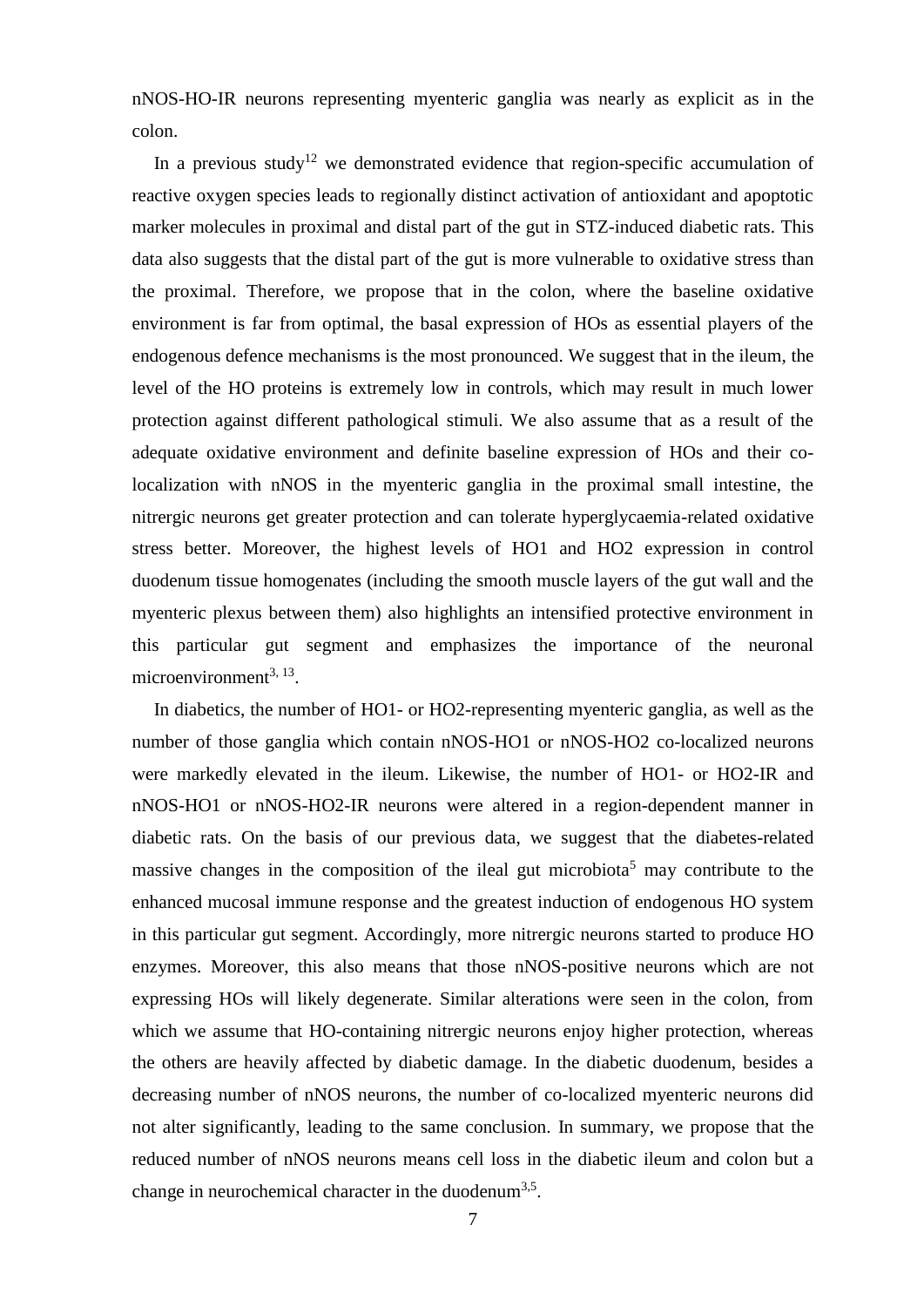### **HO system in the submucous plexus**

In the present study we demonstrate that the total submucous neuronal number is similar in the duodenum, ileum and colon in the controls, and remains unchanged in diabetes as well as after insulin replacement. This is in agreement with the observation of da Silva et  $al<sup>14</sup>$ , however their investigations are limited to the ileum. Our data reflect that STZinduced diabetes does not induce degenerative changes in the total population of submucous neurons, unlike our previous data about the myenteric plexus<sup>3</sup>. We suggest, in accordance with the opinion of Lopes et  $al<sup>15</sup>$ , that submucous neurons may have greater resistance to reactive oxygen and nitrogen species under diabetic conditions. Our results demonstrate that not only total neuronal density but also the nitrergic subpopulation of the two plexuses are affected differently by the diabetic state. An important finding of this study is that HO1- and HO2-IR neurons are more abundant in the colon than in the small intestinal segments in the controls and STZ treatment did not result in any significant changes in the investigated regions. It is possible that under worsening oxidative circumstances the pro-oxidant basal state in the colon acts as a preconditioning factor inducing the higher physiological activity of both isoforms of the antioxidant HO enzymes.

We found no significant changes in the total number of submucous neurons of the three intestinal regions of insulin-treated diabetic rats. The density of nitrergic neurons showed similar patterns in the two plexuses after insulin replacement, an increase was found from proximal to distal direction, which means significant changes in the ileum and the colon as compared to untreated diabetic rats. As in the case of the nitrergic subpopulation, not the duodenal, but the ileal and colonic HO1- and HO2- IR submucous neurons responded to insulin treatment, but in an opposite way. However, there were no differences between the control and diabetic groups in these two regions and we found an increased density in the ileum, but a decreased abundance in the colon of insulin-treated diabetic rats.

Our results suggest that the three investigated gut segments have different levels of responsiveness to immediate insulin replacement in diabetes regarding the nitrergic and HO-IR subpopulation of submucous neurons. This is confirmed by our earlier findings in the myenteric neurons and in their microenvironment including the capillary endothelium adjacent to the myenteric ganglia<sup>4</sup>. The environmental changes of myenteric ganglia were described, such as the alteration of the faeces-associated microbiota in diabetes and insulin-treatment<sup>5</sup>. On the other hand, our results are in accordance with the previous contradictory data about the beneficial or harmful effects of insulin<sup>3</sup>.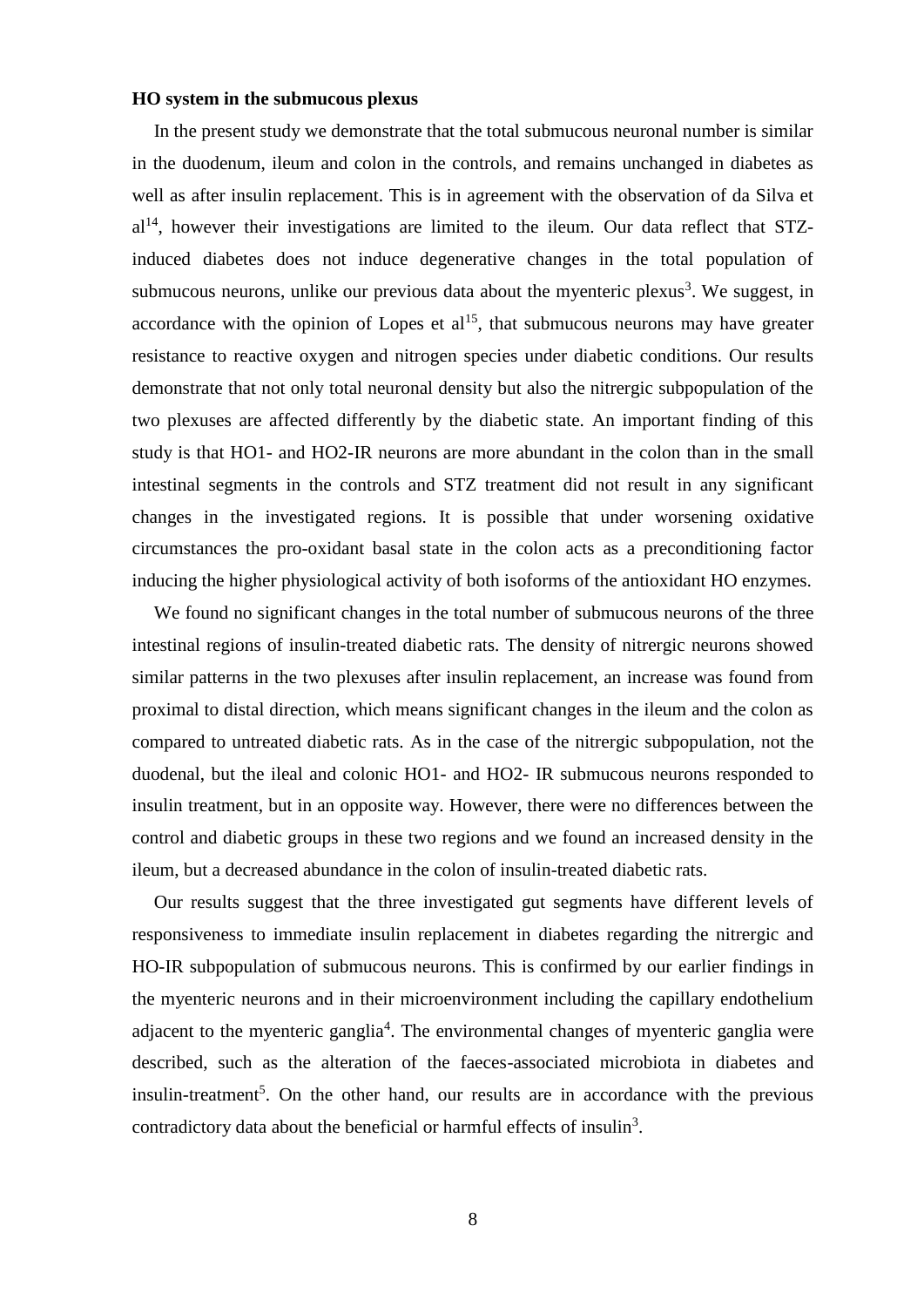## **Distribution of TNFα**- **and IL6**-**labelling gold particles in the myenteric ganglia**

In this study, we quantified TNFα- and IL6-labelling gold particles in the myenteric ganglia and capillaries in their vicinity in control, diabetic and insulin-treated diabetic rats. We provide evidence that the distribution of these pro-inflammatory cytokines is strictly gut region-specific. The density of TNFα- and IL6-labelling gold particles was increased from proximal to the distal part of the GI tract of controls. Interestingly, the density of TNFα-labelling gold particles was significantly higher in the ganglia of diabetic and insulin-treated diabetic duodenum compared to the controls. This could explain that myenteric neurons express this cytokine at high levels in order to protect them from invading pathogenic microbes, thereby preventing tissue injury in this particular gut segments. Our result is correlated with Gonçalves et al.<sup>16</sup> whose study reported that  $TNF\alpha$ plays a significant role in controlling pathogenic bacterial populations and preventing tissue injury in the intestine of TNFRp55/ mice. It has also been reported that expression of TNF $\alpha$  plays a dual role in T1DM, this study indicates that islet-specific TNF $\alpha$ expression abrogates the ongoing autoimmune process when induced late, but not in the early phase of T1DM pathogenesis<sup>17</sup>.

The tissue levels of TNF $\alpha$  and IL1 $\beta$  (including the smooth muscle layers of the gut wall and the myenteric plexus between them) were increased significantly in tissue homogenates of the duodenum of diabetic and insulin-treated diabetic animals, while their levels did not change in the ileum and the colon.

In the ileum, the density of TNFα-labelling gold particles was slightly increased, while in the colon it was significantly decreased in diabetics compared to the control group. It is in correlation with our previous results, we suggested that the colon was the only segment where the anti-apoptotic bcl-2 expression was increased and severe necrosis was also confirmed by electron microscopy in diabetic rats<sup>12</sup>. The density of  $TNF\alpha$ -labelling gold particles was significantly decreased in the insulin-treated diabetics compared to the control group which indicates that immediate insulin treatment did not prevent the expressional changes of  $TNF\alpha$  in the duodenum and colon. Interestingly, tissue levels of TNFα and IL1β were unaltered in the ileal and colonic myenteric plexus of different experimental groups, while the level of  $TNF\alpha$  in submucous samples decreased significantly in the ileum and colon when compared to controls. Surprisingly, the density of IL6-labelling gold particles was unaffected by diabetes in the myenteric ganglia of duodenum, ileum, and colon. Our finding is in correlation with the results published by Hundhausen et al.<sup>18</sup>: IL6 expression was declined in the serum of patients with longstanding T1DM, however, its expression was higher during the early stage of the disease.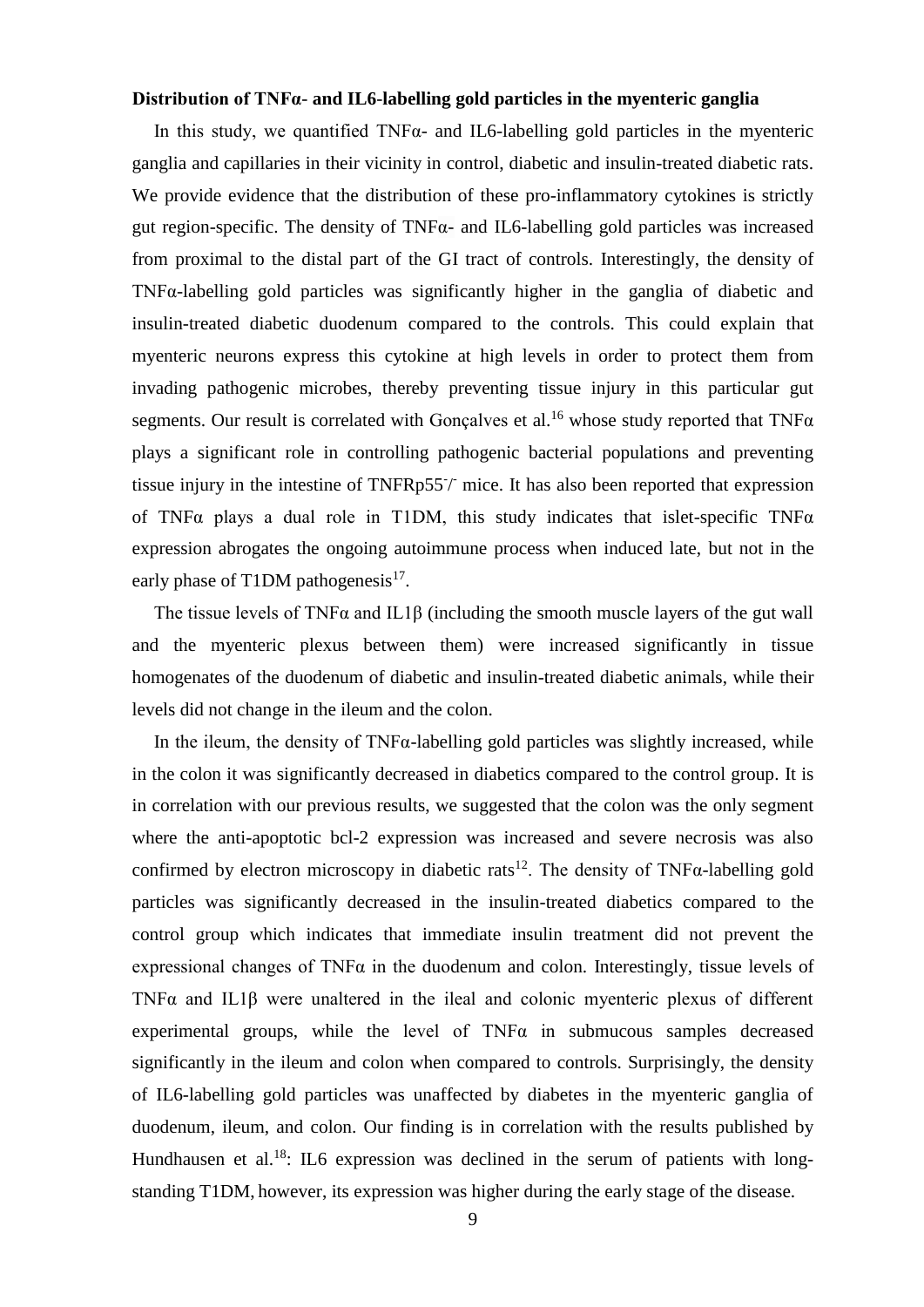The density of IL6 gold particles was significantly increased in the duodenum of insulin-treated diabetics compared to diabetics and the control group. This change is in line with our previous results, where immediate-insulin treatment prevented the diabetesrelated alteration of the microcirculation in the duodenum, but was not effective in the distal gut segments.

In the ileum, the density of IL6-labelling gold particles in myenteric neurons remained at the same level in the diabetic and the insulin-treated diabetic group. In our previous study, we reported that the nitrergic subpopulation was reduced in the ileum of diabetic rats<sup>3</sup>. Taken together, we suggest that IL6 did not play any potential role in the myenteric neurons of the ileal segment. Similarly, in the colon, the density of IL6-labelling gold particles in the myenteric neurons slightly changed in diabetics when compared to control group. In contrast, in the insulin-treated diabetic group, IL6 expression was downregulated in the myenteric ganglia of the colon.

### **Distribution of TNFα- and IL6**-**labelling gold particles in the capillary endothelium**

Similarly to our results in myenteric ganglia, the density of TNFα- and IL6-labelling gold particles in the endothelium showed segment-specific differences along the GI tract. The density of  $TNF\alpha$ -labelling gold particles was slightly increased in the capillary endothelium of diabetic duodenum when compared to the controls. Several studies have reported that  $TNF\alpha$  is a vascular permeability-increasing agent which activates number of cell adhesion molecules and chemoattractants<sup>19-22</sup>. However, in contrast to this notion, our previous results reported that the capillary basement membrane and vascular permeability were unaffected in the duodenum of diabetic rats<sup>4</sup> and the present findings support that TNFα did not mediate capillary inflammation in the duodenum of diabetic rats.

In the ileum, the number of  $TNF\alpha$  gold particles was significantly increased in diabetics when compared to controls. This observation correlates well with our previous study, where structural, functional, and molecular alterations were observed in the capillary endothelium of ileal diabetic rats<sup>4</sup>, although the immediate-insulin treatment did not result in the change of the number of TNF $\alpha$  gold particles. In the colon, the number of TNF $\alpha$ gold particles remained at the same level in the capillary endothelium of the diabetics when compared to the control group. However, the immediate-insulin treatment decreased the density of TNFα gold particles in the colon, but did not reach the control level. In contrast, in our previous results, we demonstrated that capillary adjacent to the myenteric plexus was highly damaged in the colon of the diabetic rats.

Taken together, the number of IL6-labelling gold particles was slightly increased in the capillary endothelium of duodenum, ileum, and colon of the diabetic rats. Interestingly, in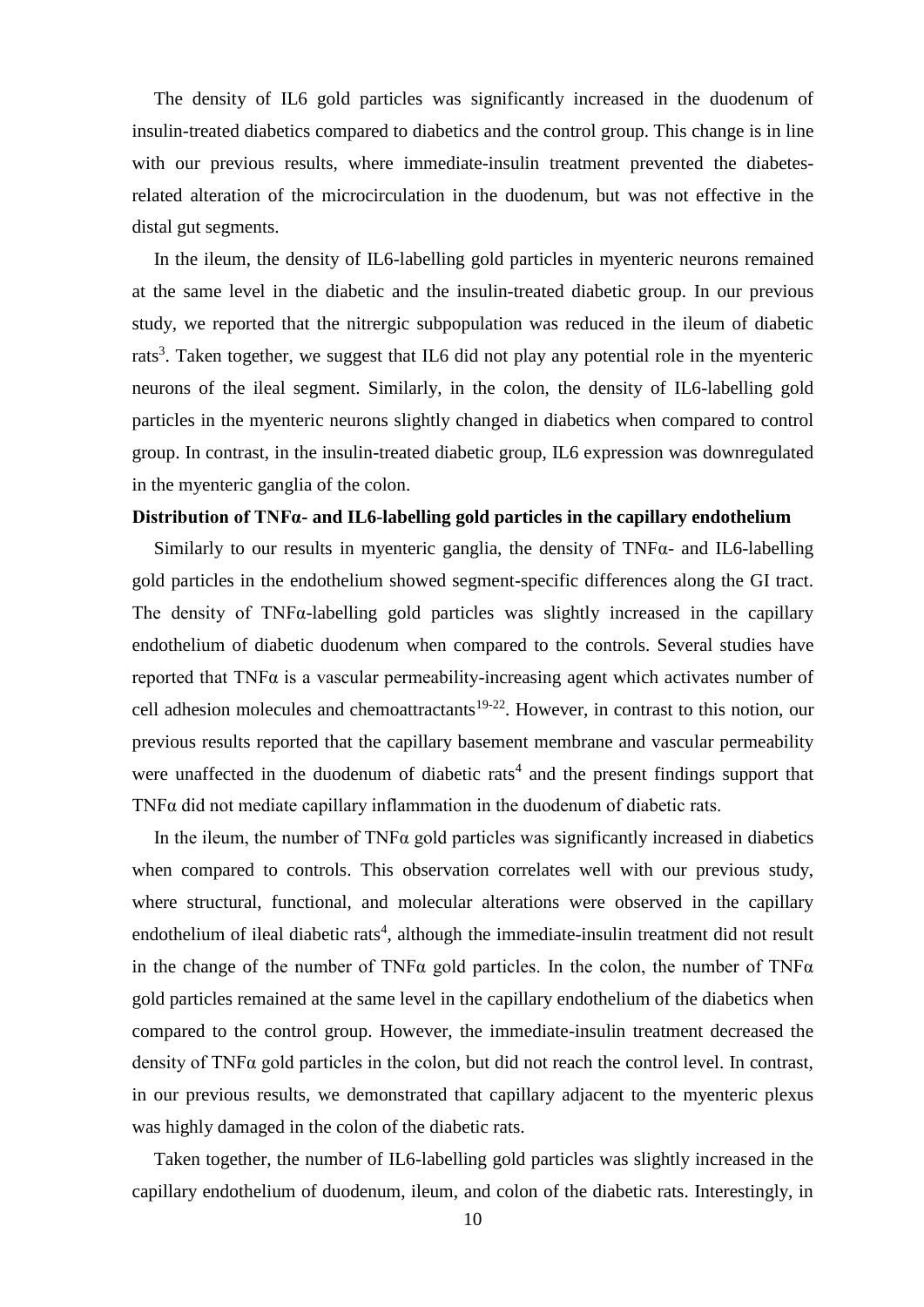the insulin-treated diabetic group, IL6 expression was upregulated in the endothelium of duodenum.

### **6. Conclusions**

The present study demonstrates evidence for intestinal region-specific diabetes-related alterations in the expression of endogenous HO enzymes and pro-inflammatory cytokines in enteric neurons and their microenvironment in experimental diabetes. We summarize our most important findings as follows:

- We provide evidence for gut segment-specific diabetes-related induction of the endogenous HO system and also for intestinal region-dependent enhanced colocalization of HO1 and HO2 with nNOS in myenteric neurons. We presume that those myenteric nitrergic neurons which do not co-localize with HOs are the most seriously affected by diabetic damage.
- We demonstrate that the neurochemical character of nitrergic submucous neurons exhibit gut region-dependent changes in diabetic and insulin-treated diabetic rats. We show that HO1-IR and HO2-IR submucous neurons are present in small amounts in the small intestine, but in high abundance in the colon of control and diabetic rats, and they have segment-specific responsiveness to immediate insulin replacement.
- The present study reveals a strictly gut-region dependent expression of TNF $\alpha$  and IL6 in the myenteric ganglia and supplying capillary endothelium of control, diabetic and insulin-treated diabetic rats. The density of  $TNF\alpha$  and IL6-labelling gold particles is gradually decreasing from duodenum to colon in myenteric neurons of diabetic rats. The density of TNFα-labelling gold particles in the duodenal endothelium did not show significant differences in the different animal groups, while the density of IL6 was slightly elevated in diabetics, and significantly higher in the insulin-treated rats compared to controls.

### **7. References**

- 1. Furness JB (2012) Nat Rev Gastroenterol Hepatol 9(5):286-94.
- 2. Chandrasekharan B, Anitha M, Blatt R, Shahnavaz N, Kooby D, Staley C, Mwangi S, Jones DP, Sitaraman SV, Srinivasan S (2011) Neurogastroenterol Motil 23(2):131-e26.
- 3. Izbéki F, Wittman T, Rosztóczy A, Linke N, Bódi N, Fekete E, Bagyánszki M (2008) Diabetes Res Clin Pract 80(2):192-198.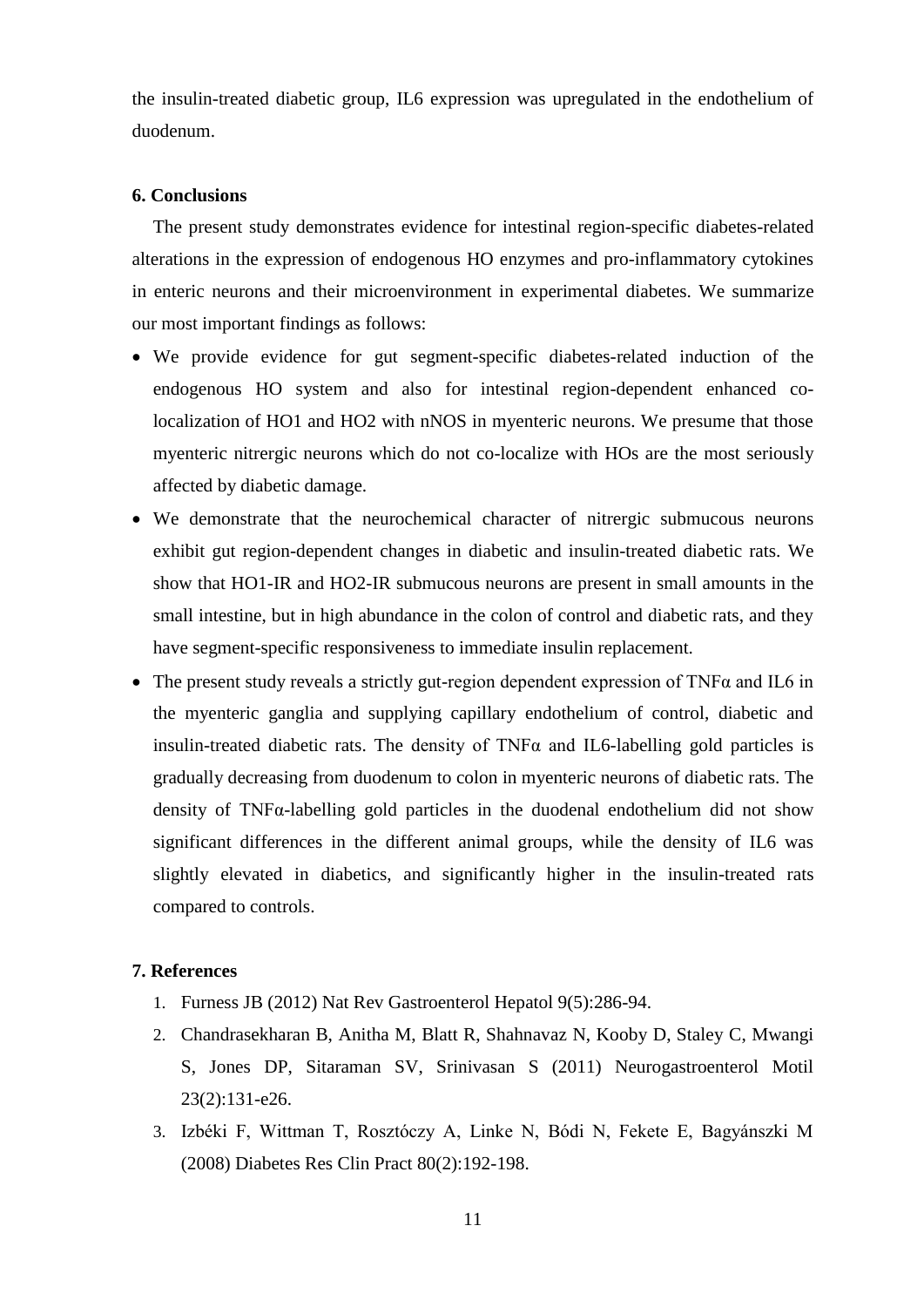- 4. Bódi N, Talapka P, Poles MZ, Hermesz E, Jancsó Z, Katarova Z, Izbéki F, Wittmann T, Fekete É, Bagyánszki M (2012) Microcirculation 19(4):316-326.
- 5. [Wirth R,](https://www.ncbi.nlm.nih.gov/pubmed/?term=Wirth%20R%5BAuthor%5D&cauthor=true&cauthor_uid=25469509) [Bódi N,](https://www.ncbi.nlm.nih.gov/pubmed/?term=B%C3%B3di%20N%5BAuthor%5D&cauthor=true&cauthor_uid=25469509) [Maróti G,](https://www.ncbi.nlm.nih.gov/pubmed/?term=Mar%C3%B3ti%20G%5BAuthor%5D&cauthor=true&cauthor_uid=25469509) [Bagyánszki M,](https://www.ncbi.nlm.nih.gov/pubmed/?term=Bagy%C3%A1nszki%20M%5BAuthor%5D&cauthor=true&cauthor_uid=25469509) [Talapka P,](https://www.ncbi.nlm.nih.gov/pubmed/?term=Talapka%20P%5BAuthor%5D&cauthor=true&cauthor_uid=25469509) [Fekete É,](https://www.ncbi.nlm.nih.gov/pubmed/?term=Fekete%20%C3%89%5BAuthor%5D&cauthor=true&cauthor_uid=25469509) [Bagi Z,](https://www.ncbi.nlm.nih.gov/pubmed/?term=Bagi%20Z%5BAuthor%5D&cauthor=true&cauthor_uid=25469509) [Kovács](https://www.ncbi.nlm.nih.gov/pubmed/?term=Kov%C3%A1cs%20KL%5BAuthor%5D&cauthor=true&cauthor_uid=25469509)  [KL](https://www.ncbi.nlm.nih.gov/pubmed/?term=Kov%C3%A1cs%20KL%5BAuthor%5D&cauthor=true&cauthor_uid=25469509) (2014) PLoS One 9(12):e110440.
- 6. Ryter SW, Alam J, Choi AM (2006) Physiol Rev 86(2):583-650.
- 7. Chang AY, Chan JY, Cheng HL, Tsai CY, Chan SH (2009) Shock 32(6):651-658.
- 8. Shotton HR, Lincoln J (2006) Brain Research 1068(1):248-56.
- 9. Papadakis KA, Targan SR (2000) Annu Rev Med 51:289-298.
- 10. Dong Y, Fischer R, Naudé PJ, Maier O, Nyakas C, Duffey M, Van der Zee EA, Dekens D, Douwenga W, Herrmann A, Guenzi E, Kontermann RE, Pfizenmaier K, Eisel UL (2016) PNAS 113(43):12304-12309.
- 11. Hashimoto M, Katakura M, Nabika T,Tanabe Y, Hossain S,Tsuchikura S, Shido O (2011) Med Gas Res 1(1):26.
- 12. Jancsó Z, Bódi N, Borsos B, Fekete É, Hermesz E (2015) Int J Biochem Cell 62:125–131.
- 13. Bagyánszki M, Bódi. N (2012) World J Diabetes 3(5):80-93.
- 14. da Silva GG, Zanoni JN, Buttow NC (2011) World J Gastroenterol 17:898-905.
- 15. Lopes CR, Ferreira PE, Zanoni JN, Alves AM, Alves EP, Buttow NC (2012) Dig Dis Sci 57:3106-3115.
- 16. Gonçalves NS, Ghaem-Maghami M, Monteleone G, Frankel G, Dougan G, Lewis DJ, Simmons CP, MacDonald TT (2001) Infect Immun 69(11):6651-9.
- 17. Christen U, Wolfe T, Möhrle U, Hughes AC, Rodrigo E, Green EA, Flavell RA, von Herrath MG (2001) J Immunol 166(12):7023-7032.
- 18. Hundhausen C, Roth A, Whalen E, Chen J, Schneider A, Long SA, Wei S, Rawlings R, Kinsman M, Evanko SP, Wight TN, Greenbaum CJ, Cerosaletti K, Buckner JH (2016) Sci Transl Med 8:356ra119.
- 19. Royall JA, Berkow RL, Beckman JS, Cunningham MK, Matalon S, Freeman BA (1989) Am J Physiol 257(6 Pt 1):L399-410.
- 20. Hofmann S, Grasberger H, Jung P, Bidlingmaier M, Vlotides J, Janssen OE, Landgraf R (2002) Eur J Med Res 7(4):171-6.
- 21. Xu C, Chang A, Hack BK, Eadon MT, Alper SL, Cunningham PN (2014) Kidney Int 85(1):7281.
- 22. Behl Y, Krothapalli P, Desta T, DiPiazza A, Roy S, Graves DT (2008) Am J Pathol 172(5):1411-8.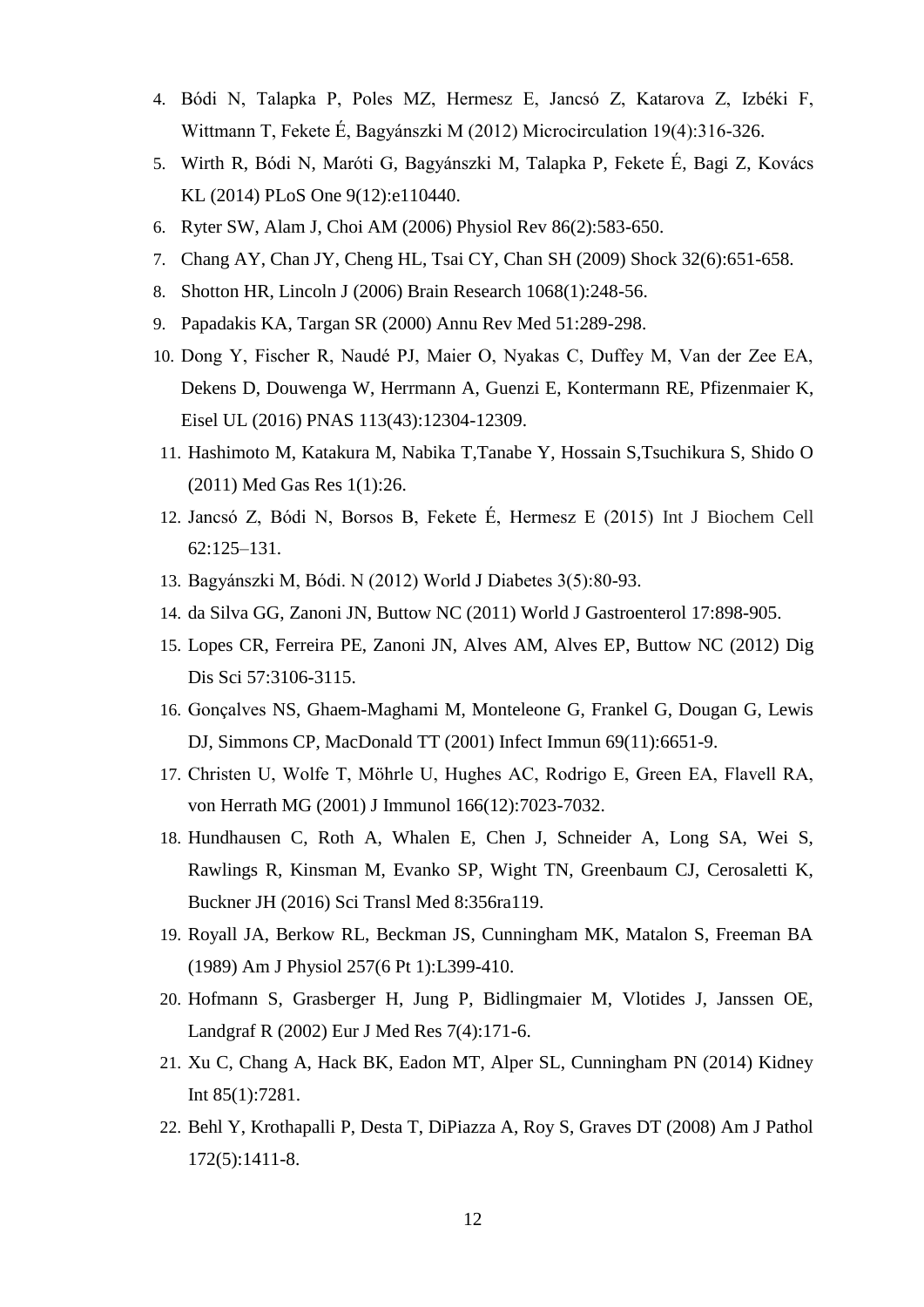## **LIST OF PUBLICATION** (MTMT number: 10053168)

Cumulative impact factor: 11.323

### **Publications related to thesis**

### **Full papers (IF: 7.958)**

- 1. **Chandrakumar L,** Bagyánszki M, Szalai Z, Mezei D, Bódi N (2017) Diabetes-Related Induction of the Heme Oxygenase System and Enhanced Colocalization of Heme Oxygenase 1 and 2 with Neuronal Nitric Oxide Synthase in Myenteric Neurons of Different Intestinal Segments. Oxidative Medicine and Cellular Longevity, Article ID 1890512. **IF: 4.593**
- 2. Bódi N, Szalai Z, **Chandrakumar L**, Bagyánszki M (2017) Region-dependent effects of diabetes and insulin-replacement on neuronal nitric oxide synthase- and heme oxygenase-immunoreactive submucous neurons. World Journal of Gastroenterology 23(41):7359-7368. **IF: 3.365**

## **Oral/Poster presentations**

- 1. **Chandrakumar L**, Mezei D, Bence P B, Szalai Z, Bódi N, Bagyánszki M, Diabetes-related alterations in the expression of the inflammatory cytokines, tumor necrosis factor alpha and interleukin 6 in the myenteric ganglia and its microenvironment of different intestinal segments, 25<sup>th</sup> UEG Week, Barcelona, Spain, Oct' 27-Nov' 1, 2017.
- 2. Bódi N, **Chandrakumar L**, Szalai Z, Bagyánszki M, Diabetes-related induction of heme oxygenase system and enhanced co-localization of heme oxygenase 1 and 2 with neuronal nitric oxide synthase in myenteric neurons of different intestinal segments, 59<sup>th</sup> Congress of the Hungarian Society of Gastroenterology, Siofok, Hungary, 10-13 June, 2017.
- 3. **Chandrakumar L**, Mezei D, Barta P B, Szalai Z, Bódi N, Bagyánszki M, Diabetes-related expressional changes of the inflammatory cytokine, tumor necrosis factor alpha in the myenteric ganglia and its microenvironment of different intestinal segments, Joint meeting of National Physiological Societies, Serbia, 25- 27 May, 2017.
- 4. Bagyánszki M, **Chandrakumar L**, Szalai Z, Mezei D, Márton Z and Bódi N. Diabetes-related alterations of the heme oxygenase system in enteric neurons of different intestinal segments,  $26<sup>th</sup>$  Congress of Hungarian Diabetes Association, Szeged, Hungary, 19-22 April, 2018.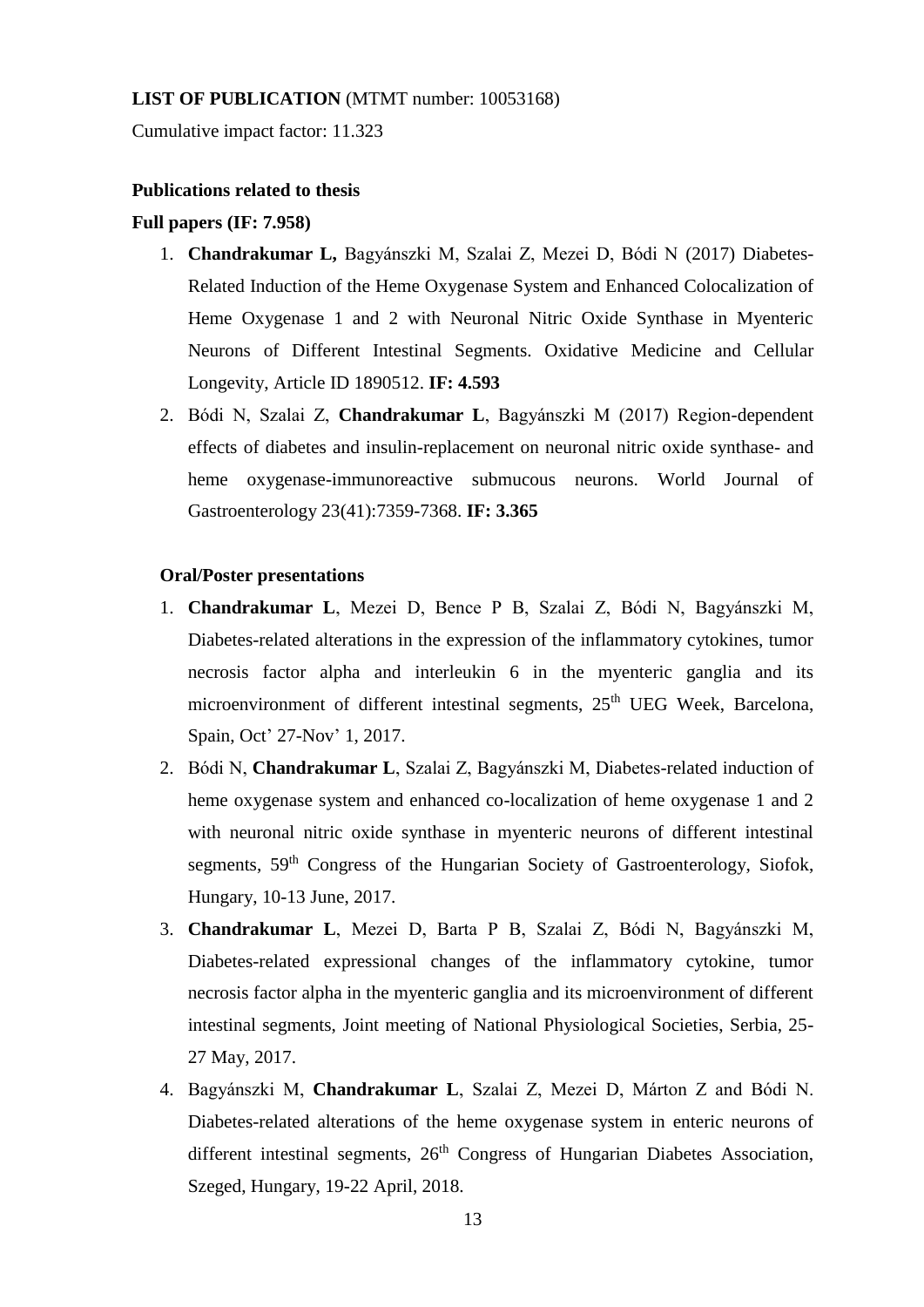## **Publications not related to thesis**

## **Full papers**

- 1. Talapka P, Berkó A, Nagy LI, **Chandrakumar L**, Bagyánszki M, Puskás LG, Fekete É, Bódi N (2015) Structural and molecular features of intestinal strictures in rats with Crohn's-like disease. World Journal of Gastroenterology 22(22):5154- 5164. **IF: 3.365**
- 2. **Lalitha C** and Sohnachandrapackiavathy A (2011) Biochemical effect of hydroalcoholic leaf extract of *Plectranthus amboinicus* on benzidine induced carcinogenesis in male albino rats. Global Journal of Biotechnology and Biochemistry Research 1(1):31-38.
- 3. Praveen Kumar P, Kumaravel S and **Lalitha C** (2010) Screening of antioxidant activity, total phenolics and GC-MS study of *Vitex negundo.* African Journal of Biochemistry Research 4(7):191-195.

### **Oral/Poster presentations**

- 1. Bagyánszki M, Wirth R, Maróti G, **Chandrakumar L**, Szalai Z, Bódi N, Kornél L K, Regionally distinct alterations in the composition of the fecal and the mucosaassociated microbiota in rats with streptozotocin-induced diabetes,  $25<sup>th</sup>$  Congress of Hungarian Diabetes Association, Pécs, Hungary, 20-23 April, 2017.
- 2. Mezei D, Bódi N, Wirth R, Maróti G, Bagyánszki M, **Chandrakumar L**, Szalai Z, Szucsán B, Kornél L K, Regionally distinct alterations in the composition of the lumen- and the mucosa-associated microbiota in chronic ethanol-treated rats, FIBOK, Budapest, 26-28 March, 2018.